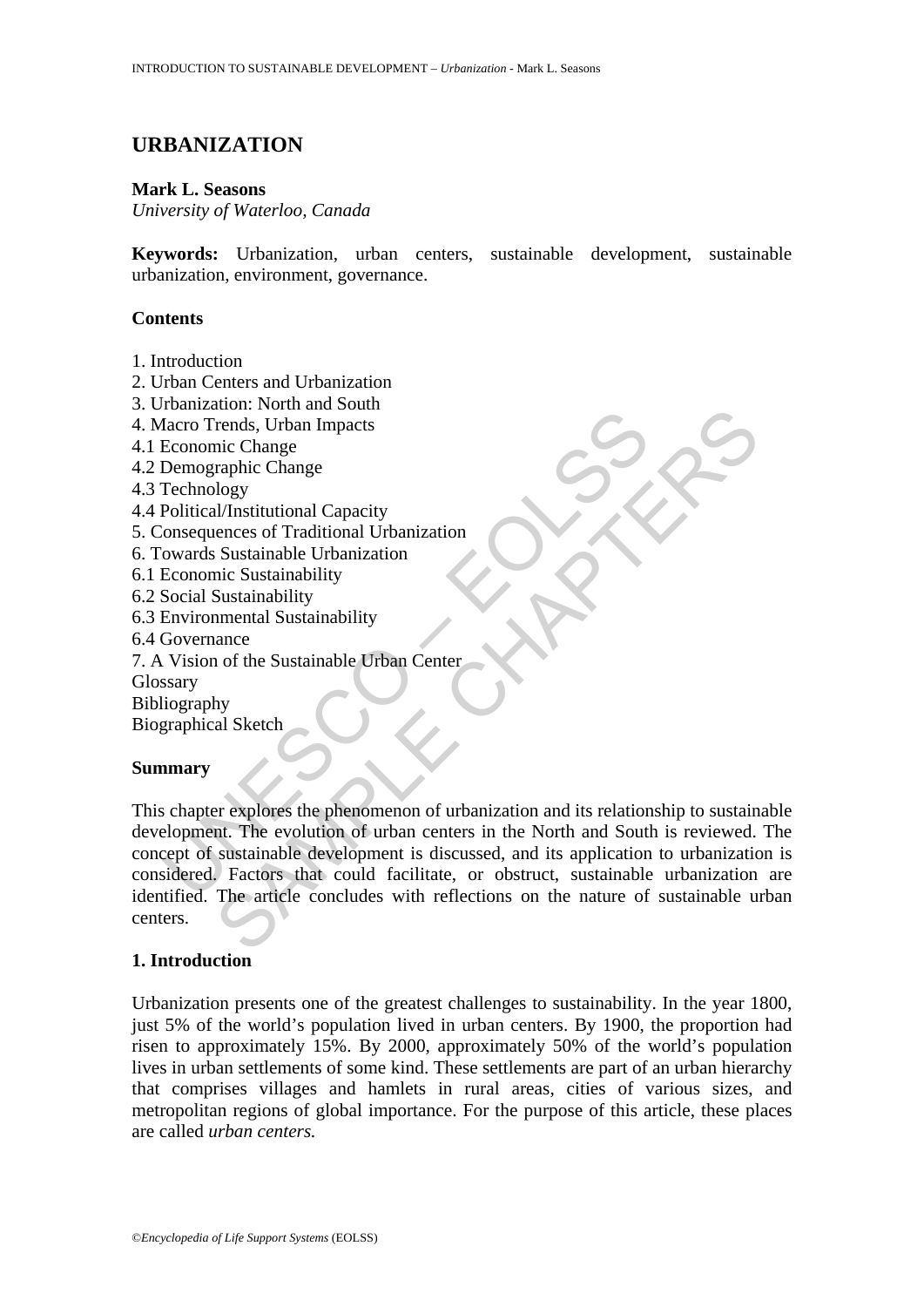The process of economic and population growth concentrated in urban centers is called *urbanization.* Urbanization occurs when new urban centers are created, usually in formerly rural areas, and when established urban centers grow in size and importance. Urban centers evolve. Changes in economics, demography, and politics are important determinants of the location, amount and pace of urbanization. The type of urbanization varies from region to region and among nations in the South (developing nations) and the North (developed nations). Urbanization is linked to high population growth rates. The fastest rate of urbanization is occurring in Asia, the slowest in Europe.

Despite the plethora of material published on sustainable development, for the most part, urbanization does not follow the principles of sustainable development. Urbanization is commonly characterized by sprawling, low-density development; overuse of non-renewable natural resources; social inequities, including poverty and economic hardship; and pollution of air, water and soil. The effects are experienced in urban centers themselves, as well as in adjacent regions and often globally. However, there are recent efforts by urban centers, especially in the North, to adopt more sustainable approaches to development. Sustainable urbanization comprises forms of development that are high density, make optimal use of existing services and facilities, minimize pollution, and enhance the integrity of the ecosystem.

In centers themselves, as well as in adjacent regions and often a<br>
e are recent efforts by urban centers, especially in the Nort<br>
ainable approaches to development. Sustainable urbanization co<br>
elopment that are high densi Fractional simulation, and controllation of the Such and the Such and the Such and the Such and the North, to adopt a approaches to development. Sustainable urbanization comprises form and that are high density, make optim The concept of sustainable development emerged in 1987 with the publication of "Our Common Future" by the World Commission on Environment and Development (the Brundtland Commission). This document articulated essential principles which would lead to a better balance between environment and development. The focus of sustainable development is on the long-term consequences of current actions on three key elements: the natural environment, the social environment, and the economy. Sustainable development seeks to minimize the negative effects of development while maximizing quality of life and environmental integrity. Decisions made and actions taken in any of these three elements of the sustainable development triangle affect the others. This philosophy of development is captured by the phrase "development that meets the needs of the present without compromising the ability of future generations to meet their own needs".

This article examines the phenomenon of urbanization, and explores ways in which new, as well as existing urban centers, can become more sustainable. The experience with urbanization in the North (developed nations) and in the South (developing nations) is compared and contrasted. The article concludes with a vision of sustainable urbanization.

# **2. Urban Centers and Urbanization**

Urban centers play many roles. They are primary locations for commerce and industry, politics, education and culture. They are the national and international foci for innovation, research and development. Urban centers exist in a hierarchy. Depending on their size and position in the hierarchy of urban centers, their influence can be relatively limited or it can extend beyond the host region to the national and international level.

Size is a relative concept when considering urban centers. For example, a city in Canada might be considered a town in Asia. In general, small urban centers provide services to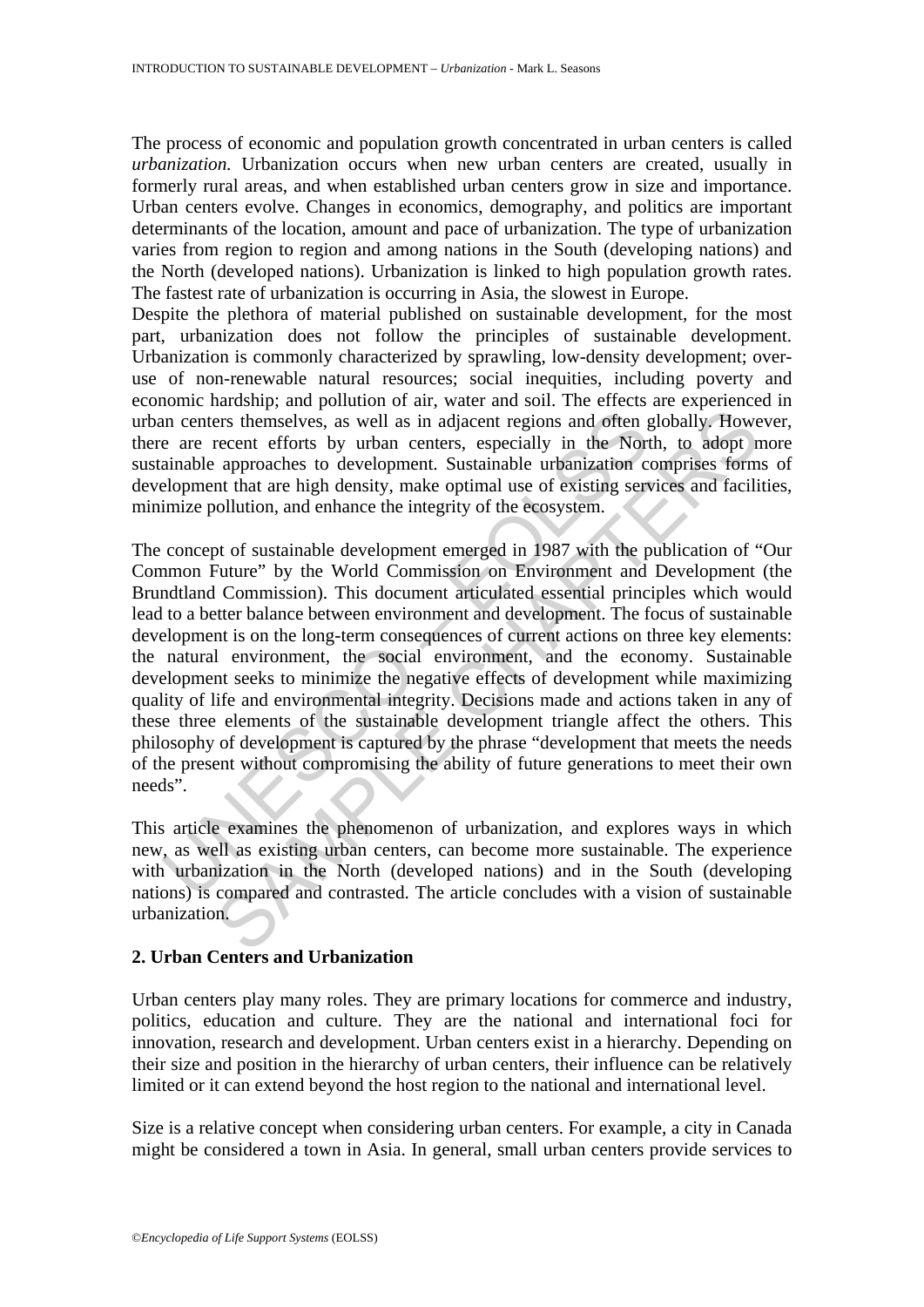adjacent regions. For example, towns and villages have historically supported regional economies based on agriculture or natural resource exploitation. Mid-sized centers provide a broader range of more sophisticated services such as finance, culture and recreation, and health services. Large urban centers can be part of a national and international network of cities and city-regions. These are centers of regional, national and international commerce. These places offer the most sophisticated (or higher order) goods and services.

Typically, urban centers become larger because of economic growth and related factors, such as political stability. Simply put, growth attracts more growth. However, urban centers can also experience decline. This has been the case in Europe and North America, where manufacturing centers or resource communities lost their traditional dominant position as national and regional economies shifted from traditional manufacturing activities to a knowledge and services based economy. This pattern has been complicated by significant political upheavals in the South and parts of the North (e.g. the demise of former Communist Bloc nations).

urfacturing activities to a knowledge and services based econom;<br>a complicated by significant political upheavals in the South and<br>the demise of former Communist Bloc nations).<br>economic activity that occurs in urban center Fing activities to a knowledge and services based economy. This pattern<br>licated by significant political upheavals in the South and parts of the N<br>mise of former Communist Bloc nations).<br>mic activity that occurs in urban The economic activity that occurs in urban centers attracts investment and people, drawn by the prospects of growth and a bright future. Compared with many rural regions, and smaller urban centers, larger urban centers offer greater choice in lifestyle and employment. Urban centers can be exciting and stimulating places, full of variety. They generally provide (or hold out the promise of) a better quality of life for their residents. Services in urban centers such as health care and education, recreational and cultural amenities, and infrastructure, are typically superior to those available in rural areas or small places where they are comparatively limited or non-existent.

# **3. Urbanization – North and South**

In 1995, the world's total population was estimated at 5.7 billion. This represents an annual growth rate of 1.7% per annum between 1975 and 1990, a rate that decreased to approximately 1.5% annually in the 1990s. In part, this decrease is explained by fertility rates that have declined in most nations, although the pace of change differs greatly by region. The exception is Africa, where high fertility rates continue.

The urban hierarchy has changed considerably over the past half-century (i.e. since the early 1950s) with the emergence of a new category of urban center, the "world city" with populations the size of many nations. The average population of the world's 100 largest cities was over 5 million inhabitants by 1990, compared with 2.1 million in 1950 and less than 200,000 in 1800. There are also hundreds of millions of 'rural-dwellers' who live in settlements surrounding large urban centers. While about 40% of the world's population lives in cities, the share varies widely between world regions. North and South urban settlement patterns are similar, and yet very different. Urbanization in the South and North is primarily the result of demographic forces, such as migration and high fertility rates. In addition to demography, growth in Northern urban centers is caused by more intense economic development.

In many cases, the rate of population growth in urban centers has exceeded that of the nation as a whole. An estimated 80% of world population increase between 1990 and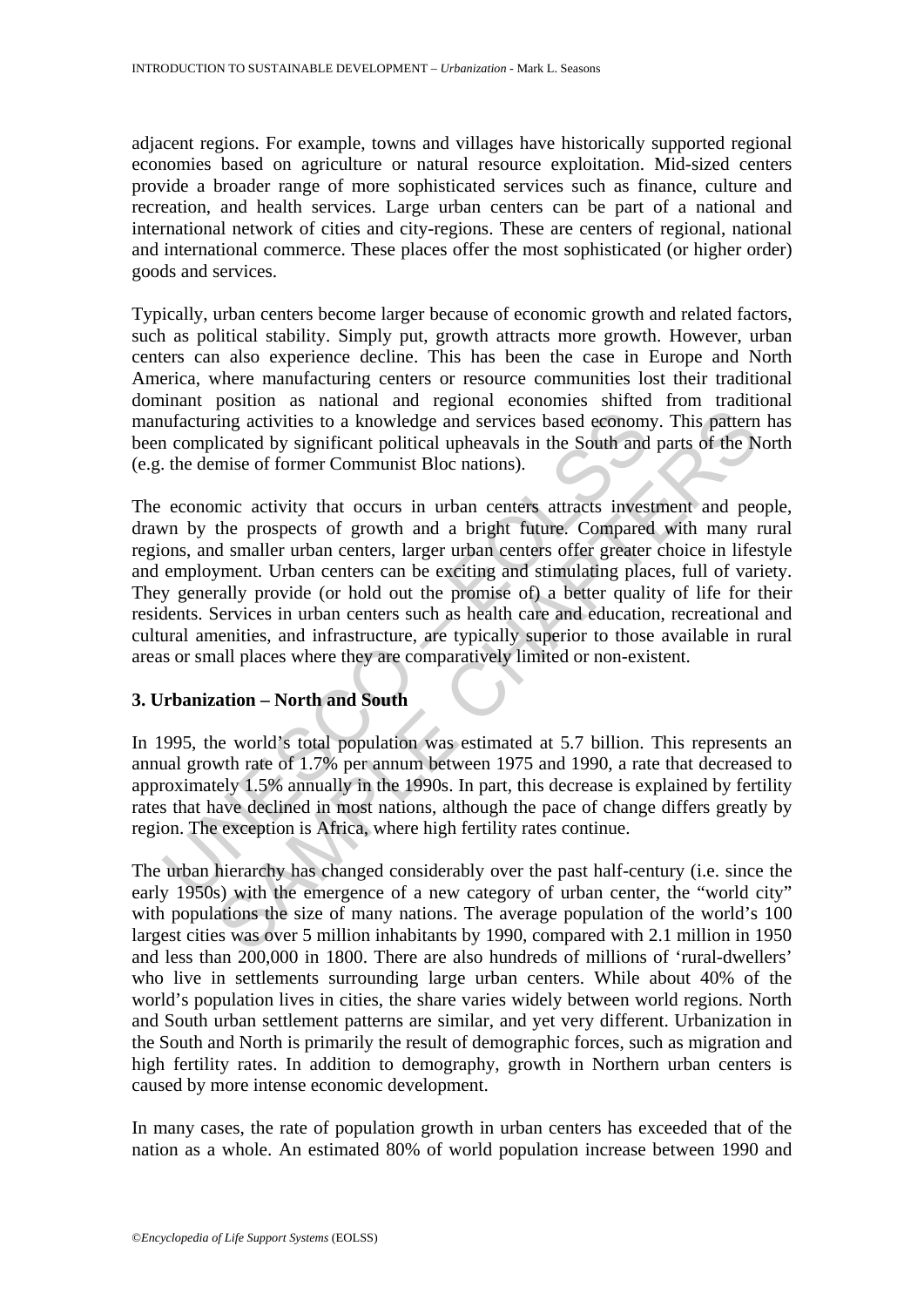2000 occurred in urban centers. There have been considerable population increases in a few very large cities, and in urban centers with a population of one million or more ("millionaire cities"). The very large world cities receive considerable attention. However, a significant proportion of the world's urban population continues to live in small and medium urban centers. For example, the majority of the urban population in the South is located in mid-sized cities with a population of less than one million.

Typically, urbanization is caused by two phenomena related to population: natural increases, and migration to urban centers from rural areas. More recently, urban centers in many nations of the South and North have attracted large numbers of immigrants. Indeed, the total urban population in nations of the South is larger than the total population of Europe, North America and Japan combined. The migration flows can be two-way. In a process called "counter-urbanization", more people are moving out of the city proper to exurban or rural areas in recent years. Another significant trend is that of urban to urban migration.

Asia accounts for three-fifths of the world's population and almost three-quarters of its rural population. Despite being predominantly rural, Asia has more than two-fifths of the world's urban population and more than two-fifths of the world's population in cities with one million or more inhabitants. While Asia is still largely rural, it has almost half of the world's "millionaire" cities and continues to urbanize at a rate in excess of three percent annually.

proper to exurban or rural areas in recent years. Another signific<br>in to urban migration.<br>
a accounts for three-fifths of the world's population and almost tl<br>
population. Despite being predominantly rural, Asia has more<br> The variety and complexity of politics, economies and cultures make it difficult to generalize about urbanization trends in Asia. However, it is possible to identify two patterns of urbanization that explain different roles for Asian cities. Those urban centers with economies closely linked with the global economy, such as Hong Kong, tend to grow rapidly. Cities associated with political and economic functions of the nation-state such as Delhi, experience slower rates of growth.

to exurban or rural areas in recent years. Another significant trend is the to exurban or rural areas in recent years. Another significant trend is the ban migration.<br>
Ints for three-fifths of the world's population and al Africa is still the least urbanized region. However, about a third of its population is urbanized. Its rapid rate of urbanization (between three to five percent annually), combined with the least capacity and resources of all regions to manage growth, has created inevitable social, economic and environmental crises. Latin America, with an annual rate of urbanization of nearly three percent, is the most urbanized region in the South. Approximately three quarters of its population already lives in urban centers, most of them long-established.

Urban centers in Northern, Southern and Western Europe have traditionally had the slowest population growth rates of any of the world's regions. They have experienced a steady decline in annual average growth rate since World War Two. In much of Europe, inter-urban and inter-regional migration exerts a greater influence on urbanization than does natural population increase. In fact, the fertility rate in much of Europe is well below replacement level. "Push" factors such as civil war, political and economic turbulence, and "pull" factors such as buoyant regional economies explain this phenomenon of migration.

Latin America has experienced slower population growth, smaller increases in levels of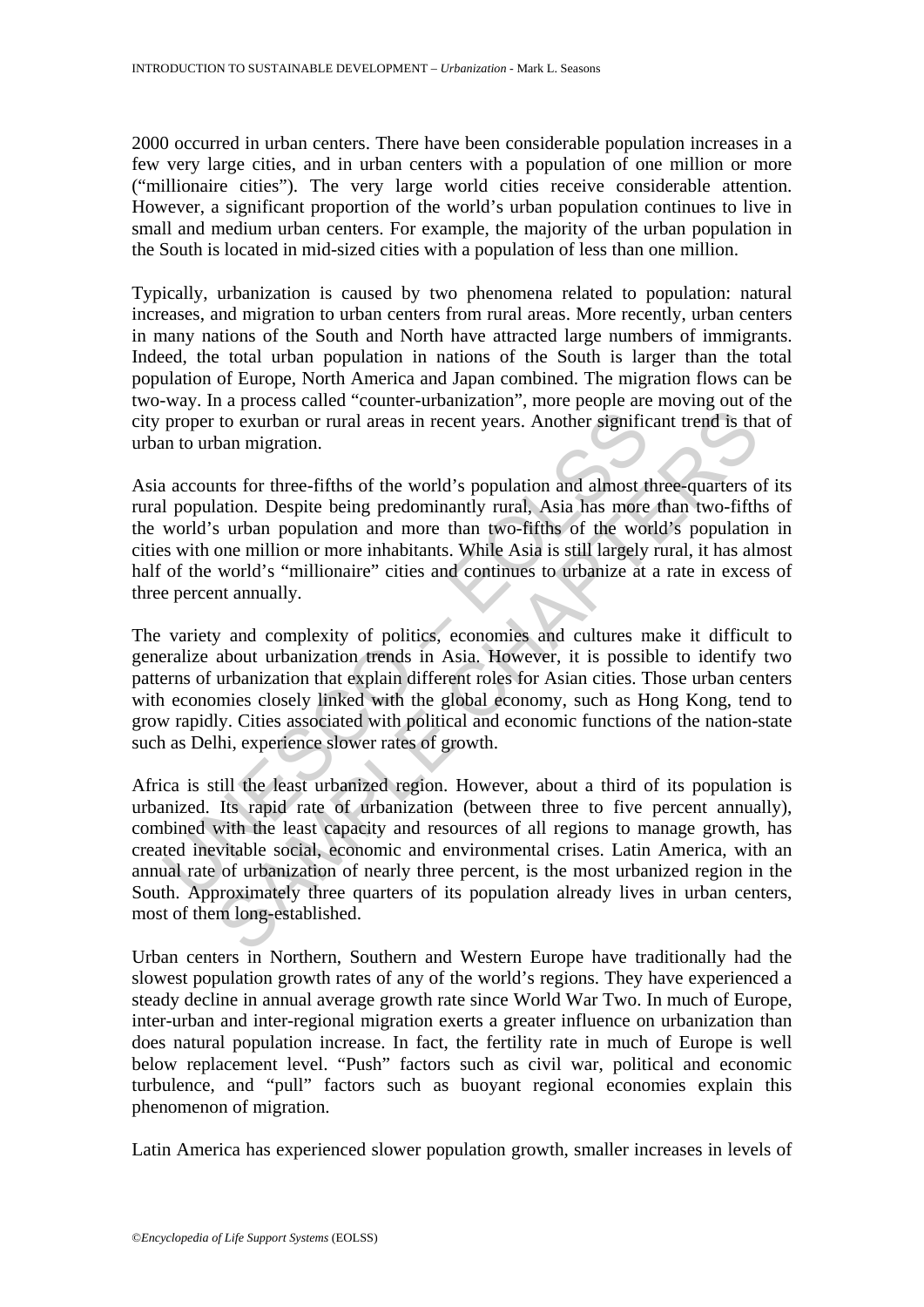urbanization, and much slower rates of growth in many of the largest cities of the region since 1980. In Latin America, the larger the urban center, the lower the fertility rate. This is a function of improved and accessible health services including family planning, and generally high education levels. Large cities in Latin America tend to have a lower proportion of children and a higher proportion of persons of working age than the national population. It is interesting to note that more women than men migrate to urban centers, whereas men move to resource regions in search of work. Here, as in other world regions, migration tends to be more urban to urban rather than rural to urban. In North America, both the United States and Canada have experienced low to moderate

increases in population over the past two decades. Instead of natural population increases, the redistribution of population in both nations is the most important contributor to urbanization. This process is driven by internal migration and by immigration.

be in Canada and the United States move often. They shift in responsive poportunities and general lifestyle preferences. Therefore, them and Western United States, and in Alberta and British Co ada, have experienced consid Canada and the United States move often. They shift in response to impropportunities and general lifestyle preferences. Therefore, urban centers in the Western United States, and in Alberta and British Columbia in Western People in Canada and the United States move often. They shift in response to improved economic opportunities and general lifestyle preferences. Therefore, urban centers in the Southern and Western United States, and in Alberta and British Columbia in Western Canada, have experienced considerable growth because they offer a benevolent climate, affordable cost of living, plentiful employment opportunities, and a good quality of life. In contrast, many older industrial communities in Eastern and Northern United States that have not been able to provide the conditions necessary to improve their quality of life have declined in economic importance and population.

#### **4. Macro Trends, Urban Impacts**

The manner in which urban centers become more sustainable is determined by changes in four essential variables: economics, demography, technology, and political/institutional capacity. The quality of life in an urban center, and the integrity of the natural environment, are also affected by the same variables.

# **4.1 Economic Change**

Historically, urbanization has been influenced by shifts in regional economies from a traditional base in agricultural and resource exploitation, to manufacturing and servicesbased economies. This was the pattern in the  $20<sup>th</sup>$  century in all parts of the world, in the North and South; this trend continues today. Recent changes in the global economy have affected the economies and roles of urban regions. These changes include economic restructuring, the emergence of free trade, and less market protectionism.

The results of these changes are varied. Successful urban centers are poised to take advantage of new markets and economic opportunities. Urban centers with a diversified economy and a significant foundation in advanced technologies, knowledge-based industries, and high-level services fall in this category. However, urban centers without the necessary social capital (human resources) or financial capital are less competitive and face the loss of comparative advantage in economic development. These places become less attractive to private sector investors. As investment declines, fewer jobs are created, fewer buildings are built, fewer taxes are collected, and the economic stability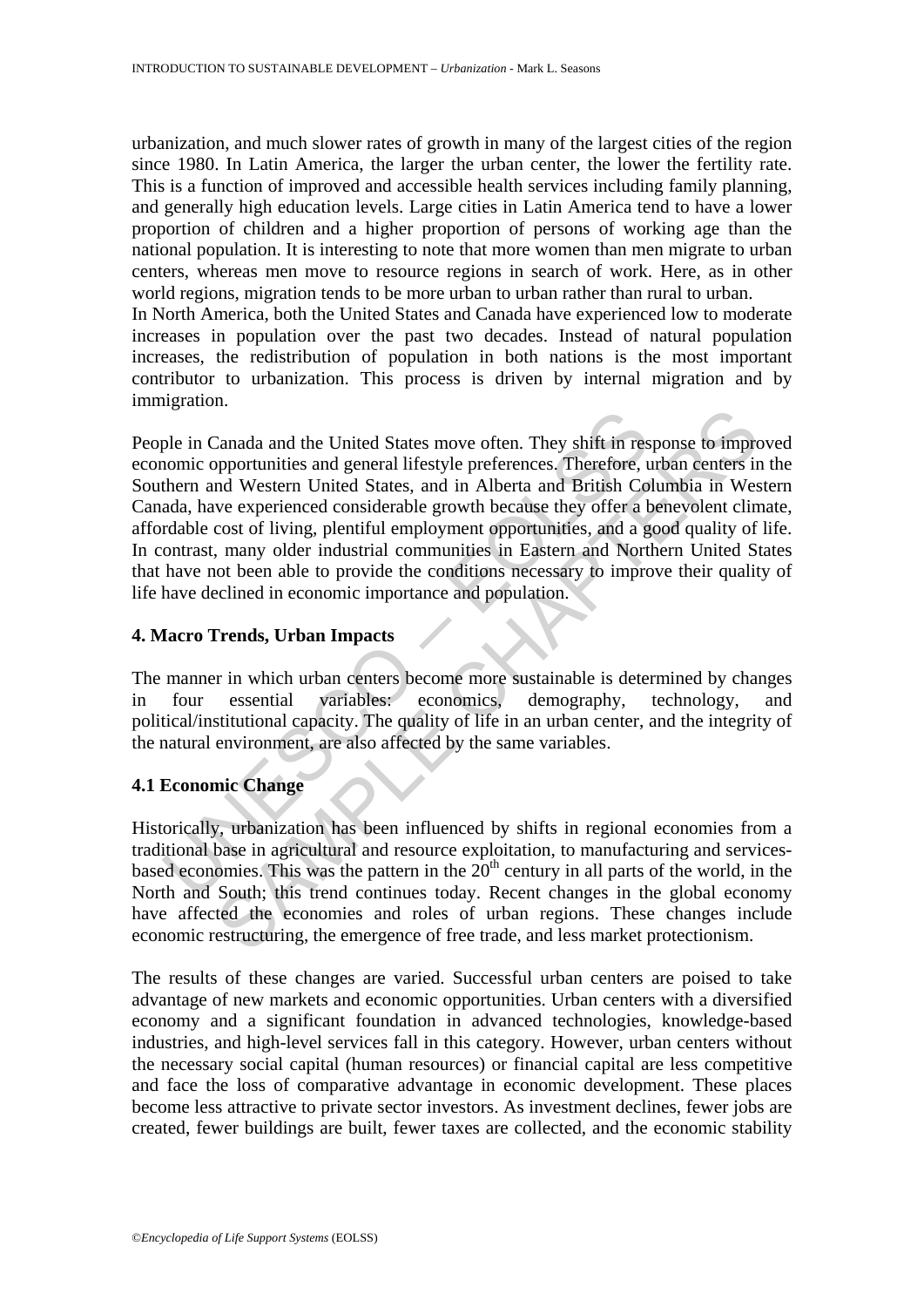of an urban center is diminished. This is a cycle that is very difficult to reverse once underway.

Debt management is a major issue. Many urban centers in both North and South must contend with crippling debt levels, the result of declining self-generated resources, reduced or non-existent financial transfers from senior governments, and the rising costs of providing services and infrastructure.

This is especially true of older industrial urban centers that need to address obsolete infrastructure, a poorly educated workforce, and a poor quality of urban life. Within urban centers, inner cities often struggle (usually unsuccessfully) with suburban communities for regional political and economic power.

Typically, senior governments lack the fiscal resources, the mandate and/or the political will to intervene in urban matters.

to intervene in urban matters.<br>
and investments in expanding city infrastructure and services a<br>
expenses to be reduced during an economic recession. Public<br>
an centers can be reduced or cancelled because of severely co<br>
u From the matters in expanding city infrastructure and services are often amongses to be reduced during an economic recession. Public services in parts can be reduced of cancelled because of severely constrained finar fact Planned investments in expanding city infrastructure and services are often among the first expenses to be reduced during an economic recession. Public services in many urban centers can be reduced or cancelled because of severely constrained financial resources. It can also be difficult to secure alternative, non-public sources of funding for major urban infrastructure because projects such as highways, water and sewage treatment systems are long-term investments with a commensurate long-term amortization period. This has limited appeal to private sector investors.

#### **4.2 Demographic Change**

Demography is the study of characteristics of populations in a geographic area – for example, a city, region or nation. Variables such as age, sex, level of education, race, religion and language are monitored. Trends in these variables can be determined through the collection and analysis of census data. The findings help urban planners and governments identify issues that need to be addressed through appropriate programs, policies and projects.

Demographers understand that people of different ages and life stages have different needs. Many urban centers in Northern nations must prepare for an aging population. In the South, higher birth rates and a younger population on average than in Northern urban centers fuel rapid population growth. Both trends have implications for the kinds of housing, amenities, health care and education that are needed.

- -
- -
- -

TO ACCESS ALL THE **15 PAGES** OF THIS CHAPTER, Visit: [http://www.eolss.net/Eolss-sampleAllChapter.aspx](https://www.eolss.net/ebooklib/sc_cart.aspx?File=E1-45-03-15)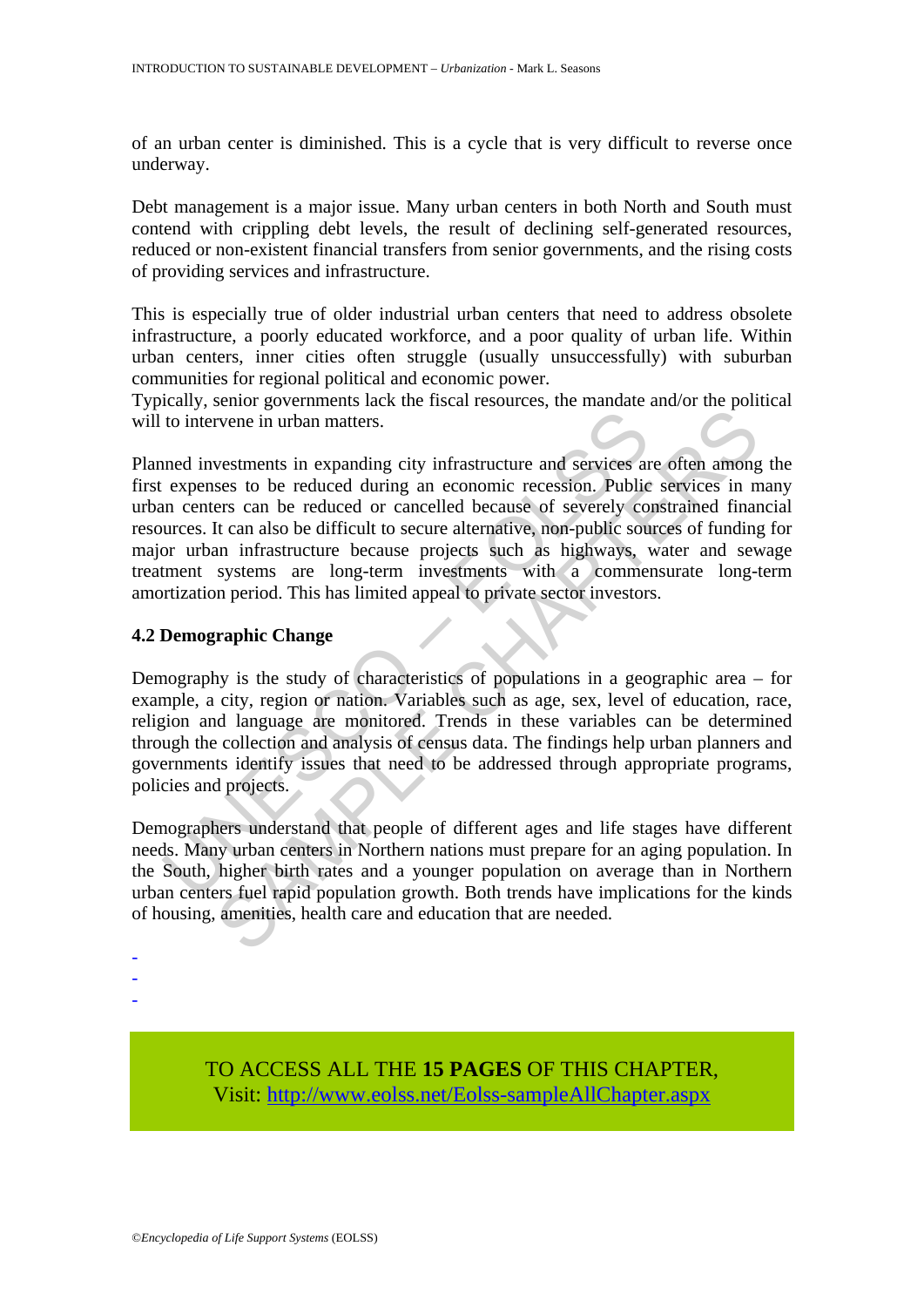#### **Bibliography**

Canadian International Development Agency (CIDA). 1998. *An urbanizing world: statement on sustainable cities.* Ottawa, ON: Minister of Public Works and Government Services Canada [CIDA is Canada's federal department responsible for international development. This text sets out CIDA's interpretation of, and contribution to, sustainable development and urbanization. The document provides insights into the types of senior government policy tools and mechanisms that can be used to support sustainable urbanization in the South].

Gilbert R., Stevenson D., Girarde, H. and Stren R. 1996. *Making cities work: the role of local authorities in the urban environment.* London, UK: Earthscan Publications Ltd. [Gilbert et al. Interpret sustainable urbanization from the perspective of local authorities. The authors argue that local authorities play a pivotal role in planning and implementing urban sustainability. The text offers a comprehensive review of international experiences with sustainable development. Cases from the North and South are presented].

Graham K., Phillip, S. and Maslove A. 1998. *Urban governance in Canada: representation, resources and restructuring.* Toronto: Harcourt Brace [Graham et al.discuss urbanization and sustainable development in the context of local government administration and policy-making. They present the main attributes of sustainable forms of urbanization, and the policy tools and structures that are required to achieve that future. While many of the examples of practice are Canadian, the lessons learned are transferable to other nations].

of<br>poment in the context of local government analisarisation and policy-making<br>touts of sustainable forms of urbanization, and the policy tools and structure<br>ve that future. While many of the examples of practice are Canad in the context of local government administration and policy-making. They present the content of such as sustainable forms of treatministration, and the policy tools and structures that are required future. While many of Pacione, M. 2001. *Urban geography: a global perspective*. Routledge: New York [This text provides a good introduction to the established theories, principles, and factors associated with urbanization processes. The text introduces models of economic development and urban development. The perspective of this work is global. The author addresses urbanization challenges and issues experienced in both developed and developing worlds].

Haughton G. and Hunter C. 1994. *Sustainable cities.* London: Jessica Kingsley Publishers [Haughton and Hunter's text introduces the reader to the concepts of urbanization and sustainability, and reviews key environmental issues that require resolution. The text makes the transition from principles to policies, strategies and tactics. Examples are used throughout to illustrate the authors' messages].

Knox P.L. 1994. *Urbanization: an introduction to urban geography.* Englewood Heights, NJ: Prentice Hall [Knox's text provides a good overview of urbanization within the broad context of urban geography. The document covers the fundamentals of urban growth and decline. The factors that facilitate or impede urbanization are reviewed].

Roseland M. 1998. Toward sustainable communities: resources for citizens and their governments. Gabriola Island, BC: New Society Publishers [The author is recognized as a world leader on the application of sustainable development theory to urbanization. The text provides a thorough review of current perspectives on sustainability, and on leading practices at the community level. Examples of best practices are used to indicate how communities can become sustainable].

Stren R., White R. and Whitney J. (eds.). 1992. *Sustainable cities: urbanization and the environment in international perspective.* Boulder, CO: Westview Press [Stren et al. introduce international perspectives on urbanization and environmental issues. The text identifies areas of commonality and contrast that explain urban reality in the North and South. The articles examine the gap that often exists between the ideal of sustainable development, and the obstacles that must be overcome to achieve that goal].

United Nations Center for Human Settlements (UNCHS). 1996. *An urbanizing world: global report on human settlements,* 1996. Toronto: Oxford University Press [This text provides an excellent and comprehensive analysis of urbanization trends in the North and South. The UNCHS is one of the most important sources for information and interpretation of urban phenomena. This document offers a wealth of detail. This article relied considerably on this text].

White R.R. 1994. *Urban environmental management: environmental change and urban design.* Toronto: John Wiley and Sons, Ltd. [White's text is designed for urban planners and environmental designers. It takes an objective approach to sustainable development and urbanization. The text reviews the basics of sustainable urbanization. Examples of practical interventions are provided that advance sustainability in urban settings].

World Commission on Environment and Development (WCED). 1987. Our Common Future. New York: Oxford University Press [This is the seminal work on sustainable development. This text introduced and popularized the philosophy of sustainable development. The issues, principles and strategies proposed here have significantly influenced approaches to urban planning, design, and resource management in the North and South].